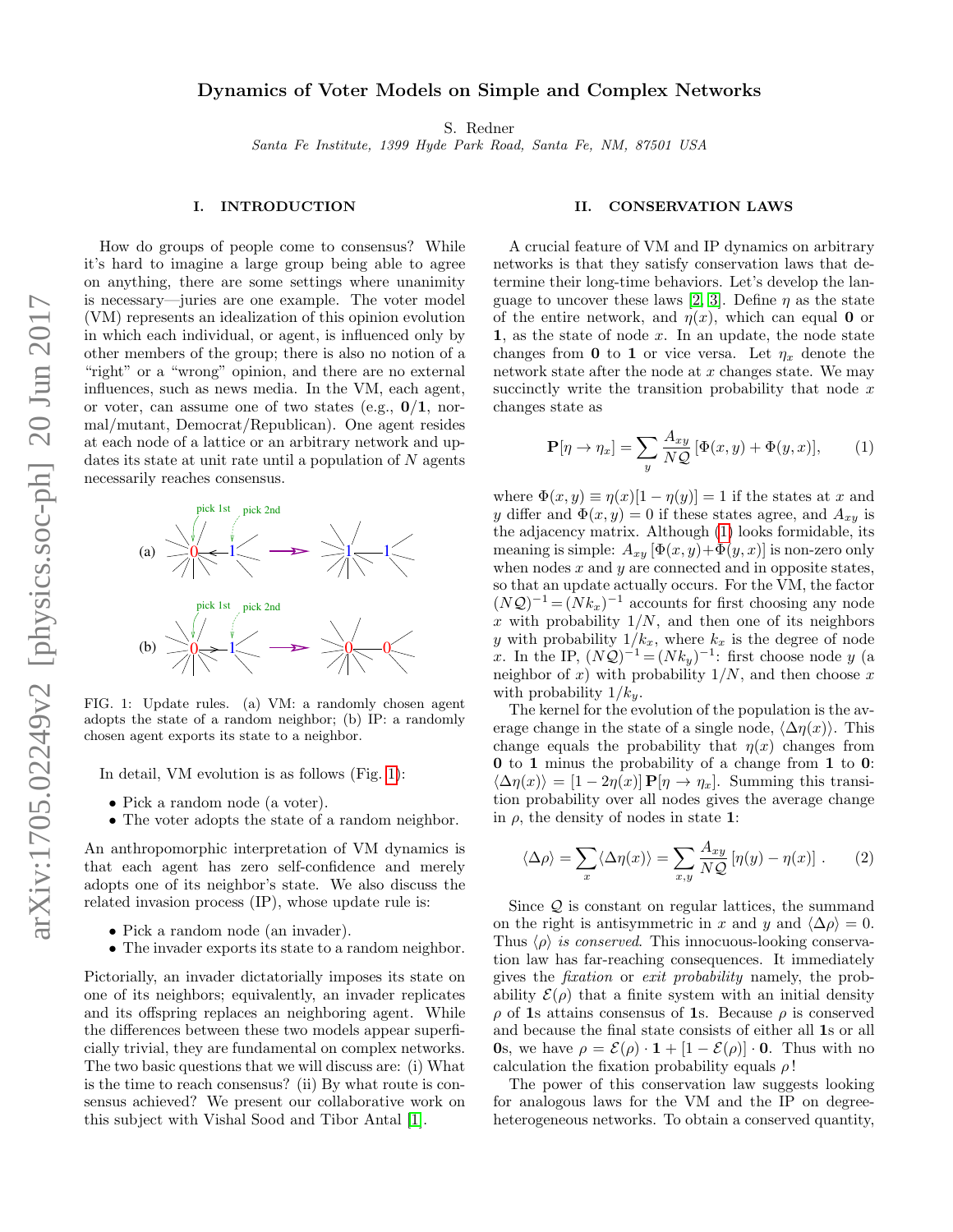the factor  $Q$  in the denominator of the transition rate in [\(1\)](#page-0-1) must somehow be canceled out. This leads us to generalize the notion of density to the degree-weighted moments  $\omega_m \equiv \sum_k k^m n_k \rho_k / \mu_m$  (note that  $\omega_0 = \rho$  and for simplicity we write  $\omega_1$  as  $\omega$ ), where  $\rho_k \equiv \sum_{x}^{\prime} \eta(x)/N_k$ is the density of  $1s$  on the subset of nodes of degree  $k$ , the prime restricts the sum to nodes  $x$  of degree  $k$ . Here  $\mu_m = \sum_k k^m n_k$  is the  $m^{\text{th}}$  moment of the degree distribution of the network, with  $N_k$   $(n_k)$  the number (density) of nodes of degree  $k$ . Repeating the calculation in Eq. [\(2\)](#page-0-2) for  $\langle \omega \rangle$  for the VM and for  $\langle \omega_{-1} \rangle$  for the IP, it is immediate to show that the conserved quantities are:

$$
\langle \omega \rangle \qquad \text{VM}, \n\langle \omega_{-1} \rangle \qquad \text{IP}. \qquad (3)
$$

Since the initial value of the conserved quantity equals its value in the final unanimous state, the exit probability is

$$
\mathcal{E}(\omega) = \omega \qquad \text{VM},
$$
  
\n
$$
\mathcal{E}(\omega_{-1}) = \omega_{-1} \qquad \text{IP}.
$$
\n(4)

An instructive example is the star graph, where  $N$  nodes are connected only to a single central hub. For the VM, if the hub is in state 1 and all other nodes are in state 0, then [\(4\)](#page-1-0) mandates that the probability of reaching 1 consensus is  $1/2$ ! That is, a single well-connected agent largely determines the final state. Conversely, in the IP, a mutant at the hub is very likely to be extinguished (fixation probability  $\propto N^{-2}$ , while a mutant at the periphery is more likely to persist (fixation probability  $\propto N^{-1}$ ).

#### III. VOTER MODEL ON NETWORKS

#### A. Complete Graph

To understand the VM and the IP on complex networks, first consider the complete graph, where the VM and the IP are identical. In each update event,  $\rho \rightarrow$  $\rho \pm \delta \rho$ , with  $\delta \rho = 1/N$ , corresponding to a voter undergoing the respective state changes  $0 \to 1$  or  $1 \to 0$ . The probabilities for these respective events are:

$$
\mathbf{R}(\rho) \equiv \mathbf{P}[\rho \to \rho + \delta \rho] = (1 - \rho)\rho
$$
  
\n
$$
\mathbf{L}(\rho) \equiv \mathbf{P}[\rho \to \rho - \delta \rho] = \rho(1 - \rho).
$$
 (5)

We term  $\bf{R}$  and  $\bf{L}$  as the raising and lowering operators.

We now use these transition probabilities to write the evolution equation for the average time  $T(\rho)$  to reach consensus when the fraction of agents initially in state 1 is  $\rho$  (the backward Kolmogorov equation [\[4,](#page-4-3) [5\]](#page-4-4)):

<span id="page-1-1"></span>
$$
T(\rho) = \delta t + \mathbf{R}(\rho)T(\rho + \delta \rho) + \mathbf{L}(\rho)T(\rho - \delta \rho)
$$
  
 
$$
+ [1 - \mathbf{R}(\rho) - \mathbf{L}(\rho)]T(\rho).
$$
 (6)

This simple-looking, but deceptively powerful equation expresses the average consensus time as the time  $\delta t$  for a single update step plus the average time to reach consensus after this update. The three terms account for the transitions  $\rho \to \rho \pm \delta \rho$  or  $\rho \to \rho$ , respectively. Expanding Eq. [\(6\)](#page-1-1) to second order in  $\delta \rho$  gives

$$
v(\rho)\frac{dT(\rho)}{d\rho} + D(\rho)\frac{d^2T(\rho)}{d\rho^2} = -1, \qquad (7)
$$

with drift velocity  $v(\rho) \propto [\mathbf{R}(\rho) - \mathbf{L}(\rho)]$  and diffusivity  $D(\rho) \propto [\mathbf{R}(\rho) + \mathbf{L}(\rho)].$  On the complete graph, the drift term is zero and only the diffusion term, which quantifies the stochastic noise, remains. For the boundary conditions  $T(0) = T(1) = 0$  (consensus time equals 0 if the initial state is consensus) the solution is

<span id="page-1-4"></span>
$$
T(\rho) = -N[(1 - \rho)\ln(1 - \rho) + \rho \ln \rho].
$$
 (8)

<span id="page-1-3"></span><span id="page-1-0"></span>For equal initial densities of each opinion,  $T(\frac{1}{2}) = N \ln 2$ , while for a single mutant,  $T(\frac{1}{N}) \approx \ln N$ . The linear dependence on  $N$  represents the generic behavior for the consensus time of the VM on Euclidean lattices in spatial dimensions  $d \geq 3$ .

#### B. Complete Bipartite Graph

An important clue to understanding how degree heterogeneity affects the dynamics is provided by studying the simplest network network that contains of nodes with different degrees—the complete bipartite graph  $K_{a,b}$ . In this graph,  $a+b$  nodes are partitioned into two subgraphs of size  $a$  and  $b$  (Fig. [2\)](#page-1-2). Each node in subgraph a links to all nodes in b, and vice versa. Thus a nodes all have degree  $b$ , while **b** nodes all have degree  $a$ .



<span id="page-1-2"></span>FIG. 2: The complete bipartite graph  $K_{a,b}$ .

<span id="page-1-5"></span>We can immediately determine the exit probability by using the conservation law from Eq. [\(3\)](#page-1-3),  $\langle \omega \rangle = \frac{1}{2}(\rho_{\mathbf{a}}+\rho_{\mathbf{b}})$ . For example, when one subgraph contains only 0s and the other only 1s, the probability to reach 1 consensus is  $\frac{1}{2}$ , independent of the **a** and **b** subgraph sizes.

To determine the dynamical behavior, let  $N_{\mathbf{a},\mathbf{b}}$  be the respective number of voters in state 1 on each subgraph, with  $\rho_{\bf a} = N_{\bf a}/a$ ,  $\rho_{\bf b} = N_{\bf b}/b$  the respective subgraph densities. In an update, these densities change according to the raising/lowering transition probabilities,

$$
\mathbf{R}_{\mathbf{a}} \equiv \mathbf{P}[\rho_{\mathbf{a}}, \rho_{\mathbf{b}} \to \rho_{\mathbf{a}}^{+}, \rho_{\mathbf{b}}] = \frac{a}{a+b} \ \rho_{\mathbf{b}}(1-\rho_{\mathbf{a}}),
$$
  

$$
\mathbf{L}_{\mathbf{a}} \equiv \mathbf{P}[\rho_{\mathbf{a}}, \rho_{\mathbf{b}} \to \rho_{\mathbf{a}}^{-}, \rho_{\mathbf{b}}] = \frac{a}{a+b} \ \rho_{\mathbf{a}}(1-\rho_{\mathbf{b}}),
$$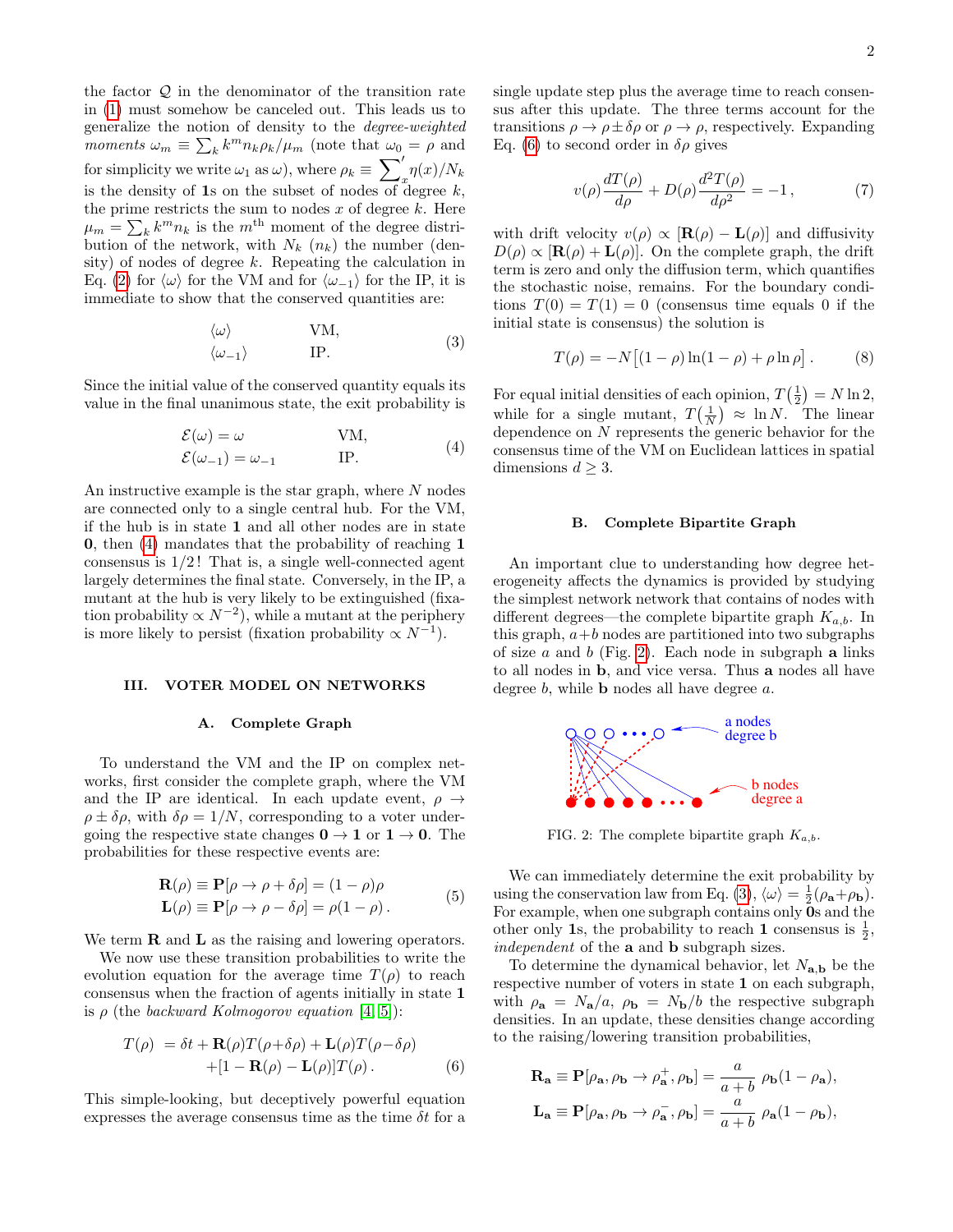with  $\rho_{\mathbf{a}}^{\pm} = \rho_{\mathbf{a}} \pm a^{-1}$ . Here  $\mathbf{R}_{\mathbf{a}}$  is the probability to increase the number of 1s in subgraph a by 1, for which we need to first choose an agent in state  $0$  in  $a$  and then an agent in state  $1$  in  $\bf{b}$ . Similarly,  $\bf{L}_a$  gives the corresponding the probability for reducing the number of 1s in a. Analogous definitions hold for  $R_b$  and  $L_b$  by interchanging  $a \leftrightarrow b$ .

From these transition probabilities, the rate equations for the average subgraph densities are  $\dot{\rho}_a = \rho_b - \rho_a$  and  $\dot{\rho}_{\bf b} = \rho_{\bf a} - \rho_{\bf b}$ . Their solutions show that the subgraph densities are driven to the common value  $\frac{1}{2}[\rho_{\bf a}(0)+\rho_{\bf b}(0)]$ in a time of order 1 (Fig. [3\(](#page-2-0)a)). Thus the total density of 1s, which evolves as  $\dot{\rho} = (a\dot{\rho}_a + b\dot{\rho}_b) (a + b)$ , becomes conserved in the long-time limit. Therefore, there is a two time-scale approach to consensus: initially, the effective bias quickly drives the system to equal subgraph densities  $\rho_{a} = \rho_{b}$ ; subsequently, diffusive fluctuations drive the population to consensus. This dynamical picture also arises for general complex networks.



<span id="page-2-0"></span>FIG. 3: Evolution of subgraph densities for single VM realizations on: (a) a complete bipartite graph of  $2 \times 10^5$  nodes (with  $a = b = 10^5$ ), and (b) a configuration model of  $2 \times 10^5$ nodes with degree distribution  $n_k \sim k^{-2.5}$ . In (a), the dotted curve is the transient from the initial state  $(\rho_{\mathbf{a}}, \rho_{\mathbf{b}}) = (1, 0)$ before the slow approach to consensus after  $\approx 10^4$  time steps (solid). In (b), the initial state is  $(\rho_{k>\mu_1}, \rho_{k\leq \mu_1}) = (0, 1)$ . Shown are  $\rho_6(t)$  (degree less than  $\mu_1 = 8$ ) and  $\rho_{10}(t)$  (degree greater than  $\mu_1$ ) versus  $\omega$ . The initial transient lasts  $\approx 2$  time steps (dotted), while consensus occurs after 1742 time steps.

To determine the consensus time  $T(\rho_{\mathbf{a}}, \rho_{\mathbf{b}})$ , we exploit the feature that  $\rho_{\mathbf{a}} \to \rho_{\mathbf{b}}$  in the long-time limit. Then following exactly the same steps as those for the complete graph, the consensus time satisfies

<span id="page-2-3"></span>
$$
\omega(1-\omega)\frac{\partial^2 T}{\partial \omega^2} = -\frac{4ab}{a+b},\qquad(9)
$$

with solution, for  $T(0) = T(1) = 0$ ,

$$
T(\omega) = \frac{4ab}{a+b} \left[ (1-\omega)\ln(1-\omega) + \omega \ln \omega \right].
$$
 (10)

The consensus time has the same form as in the complete graph [Eq. [\(8\)](#page-1-4)], but with an effective population  $N_{\text{eff}} = 4ab/(a + b)$ . If both the **a** and **b** subgraphs have similar sizes,  $a, b \approx N/2$ , then  $N_{\text{eff}} \approx N$ . However, if,

for example,  $a \sim \mathcal{O}(1)$  and  $b \approx N$  then  $T \sim \mathcal{O}(1)!$  One highly-connected node can promote consensus.

#### C. Complex Networks

Now we turn to VM and IP dynamics on complex networks. While the bookkeeping becomes a bit tedious, the approach is morally the same as that for the complete bipartite graph: separate the dynamics according to the degree of each node. From Eq. [\(1\)](#page-0-1), the transition probabilities for increasing and decreasing the density of voters of type  $1$  on nodes of fixed degree  $k$  are:

<span id="page-2-1"></span>
$$
\mathbf{R}_{k}[\{\rho_{k}\}]\equiv\mathbf{P}[\rho_{k}\to\rho_{k}^{+}]=\frac{1}{N}\sum_{x,y}\frac{1}{k_{x}}A_{xy}\,\Phi(y,x)
$$
\n
$$
\mathbf{L}_{k}[\{\rho_{k}\}]\equiv\mathbf{P}[\rho_{k}\to\rho_{k}^{-}]=\frac{1}{N}\sum_{x,y}\frac{1}{k_{x}}A_{xy}\,\Phi(x,y),
$$
\n(11)

where  $\rho_k^{\pm} = \rho_k \pm N_k^{-1}$ , and the prime restricts the sum to nodes of fixed degree  $k$ . In this equation, the densities associated with nodes of degrees  $k' \neq k$  are unaltered.

We now make the simplification of considering the mean-field configuration model (see, e.g., [\[6\]](#page-4-5)). This is a network that is constructed by starting with a set of nodes that have "stubs" of specified degrees, and then connecting the ends of stubs at random until no free ends remain. By this construction, the degrees of neighboring nodes are uncorrelated. Thus we may replace  $A_{xy}$  by  $\langle A_{xy} \rangle = k_x k_y / \mu_1 N$  in [\(11\)](#page-2-1). Following the same steps as in the complete bipartite network, the backward Kolmogorov equation for the consensus time is

<span id="page-2-2"></span>
$$
\sum_{k} v_k \frac{\partial T}{\partial \rho_k} + \sum_{k} D_k \frac{\partial^2 T}{\partial \rho_k^2} = -1, \tag{12}
$$

with degree-dependent velocity and diffusivity  $(v_k, D_k)$ .



FIG. 4: Consensus time  $T_N$  versus N for the configuration model with degree distribution  $n_k = k^{-\nu}$  for  $\nu = 2.1$  (+), 2.3 ( $\times$ ), 2.5 ( $*$ ), 2.7 ( $\circ$ ) and 2.9 ( $\bullet$ ). Data are based on 100 graph realizations and 10 realizations of VM dynamics on each graph. Lines represent the prediction [\(15\)](#page-3-0). The inset shows the same data plotted in the scaled form  $\mu_2 T_N / \mu_1^2$  versus N.

To simplify [\(12\)](#page-2-2), it is helpful to first study the time dependence of the density of voters in state 1 on nodes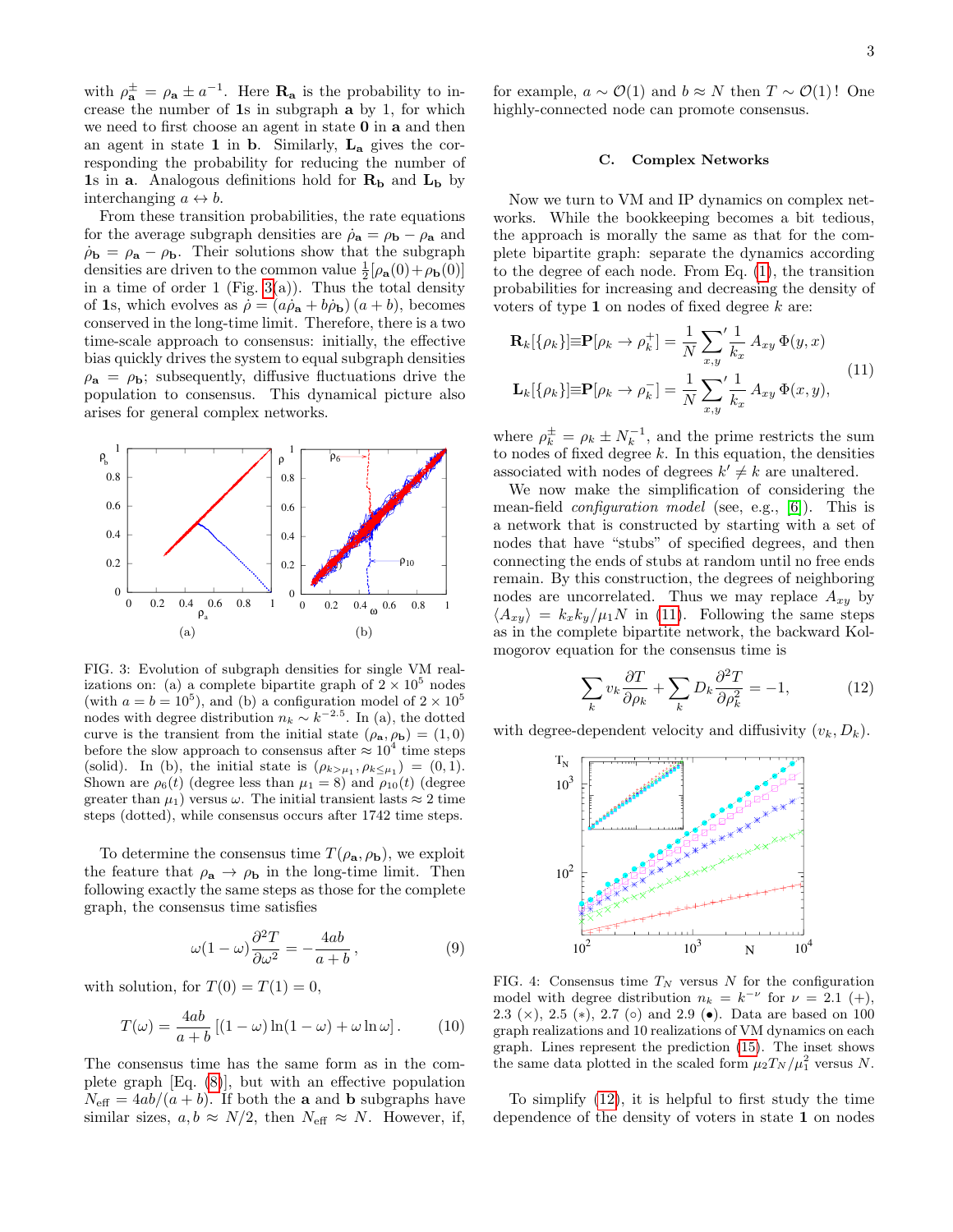of fixed degree  $k$ . As seen in Fig. [3\(](#page-2-0)b) (and can be shown analytically) the average densities  $\langle \rho_k \rangle$  all converge to the common value  $\omega$  in a time of the order of 1. Thus at long times,  $v_k$  in [\(12\)](#page-2-2) vanishes. We also convert derivatives with respect to  $\rho_k$  to derivatives with respect to  $\omega$  by  $\frac{\partial T}{\partial \rho_k} = \frac{\partial T}{\partial \omega} \frac{\partial \omega}{\partial \rho_k} = \frac{k n_k}{\mu_1} \frac{\partial T}{\partial \omega}$ , to reduce [\(12\)](#page-2-2) to

$$
\frac{\mu_2}{N\mu_1^2}\,\omega(1-\omega)\,\frac{\partial^2 T}{\partial\omega^2} = -1.\tag{13}
$$

Defining an effective population size by  $N_{\text{eff}} = N \mu_1^2 / \mu_2$ , and comparing with [\(9\)](#page-2-3), the consensus time is

$$
T_N(\omega) = -N_{\text{eff}} \left[ (1 - \omega) \ln(1 - \omega) + \omega \ln \omega \right] . \tag{14}
$$

This is the same form as on the complete graph and the complete bipartite network, expect for the value of  $N_{\text{eff}}$ . To compute  $N_{\text{eff}}$  for a network with a power-law degree distribution,  $n_k \sim k^{-\nu}$ , is a standard exercise in extremevalue statistics [\[7\]](#page-4-6), and the final result is

<span id="page-3-0"></span>
$$
T_N \propto N_{\text{eff}} \sim \begin{cases} N & \nu > 3, \\ N^{2(\nu - 2)/(\nu - 1)} & 2 < \nu < 3, \\ \mathcal{O}(1) & \nu < 2, \end{cases}
$$
 (15)

with logarithmic corrections in the marginal cases of  $\nu = 2, 3$ . For  $\nu < 3$ , consensus arises quickly because  $N_{\text{eff}}$  is much less than N when the degree distribution is sufficiently broad. Here, a few of high-degree nodes "control" many neighboring low-degree nodes, so the effective number of independent voters is less than N.

Applying this same formalism to the IP, the consensus time is

$$
T_N(\omega_{-1}) = -N_{\text{eff}} \left[ (1 - \omega_{-1}) \ln(1 - \omega_{-1}) + \omega_{-1} \ln \omega_{-1} \right]. \tag{16}
$$

with  $N_{\text{eff}} = N\mu_1\mu_{-1}$ . For power-law degree networks,  $\mu_1$ and  $\mu_{-1}$  can be straightforwardly obtained to give

$$
T_N \propto N_{\text{eff}} \sim \begin{cases} N & \nu > 2, \\ N^{3-\nu} & \nu < 2, \end{cases} \tag{17}
$$

with again a logarithmic correction for the marginal case  $\nu = 2$ . Thus the consensus time in the IP is linear in N for  $\nu > 2$  and superlinear in N for  $\mu < 2$ . Consensus arises slowly because of the difficulty in changing the opinions of agents on the very many low-degree nodes.

### IV. BIASED DYNAMICS

What happens when the two states are inequivalent? We may view state 1 as a mutant with fitness  $f > 1$  that invades a population of "residents" in state 0, each of which has fitness  $f = 1$ . What is the fixation probability, namely, the probability that a single fitter mutant overspreads the population? Such fixation underlies many social and epidemiological phenomena (see e.g., [\[8–](#page-4-7)[14\]](#page-4-8)).

We implement biased dynamics for the VM as follows:

- Pick a voter with probability proportional to its inverse fitness.
- The voter adopts the state of a random neighbor.

Thus a "weaker" voter is more likely to be picked and be influenced by a neighbor. We may equivalently view the inverse fitness as the death rate for a given voter. Similarly, the evolution steps in the biased IP are:

- Pick an invader with probability proportional to its fitness.
- The invader exports its state to a random neighbor.

A fitter mutant is thus more likely to spread its progeny.

In unbiased dynamics, we saw that high-degree nodes strongly influence the fixation probability in the VM, while low-degree nodes are more influential in the IP. This trend is confirmed by Fig. [5,](#page-3-1) where the fixation probability is proportional to the degree of the mutant node in the VM and proportional to the inverse of this degree in the IP.



<span id="page-3-1"></span>FIG. 5: Fixation probability of a single mutant on a node of degree k in the configuration model with  $n_k \sim k^{-\nu}$  and  $\nu = 2.5$ , with  $N = 10^3$  and  $\mu_1 = 8$ . Filled symbols correspond to the VM with  $s = 0.01, (\blacksquare)$ ,  $s = 0.02$  ( $\bullet$ ) and  $s = 0.08$  ( $\blacktriangle$ ). Open symbols correspond to IP dynamics with  $s = 0.004$  ( $\Box$ ),  $s = 0.008$  ( $\circ$ ) and  $s = 0.016$  ( $\triangle$ ). The solid lines correspond to the second of Eqs.  $(21)$  and  $(22)$ .

To understand the fixation probability, let's again consider the simple example of the complete graph. The raising and lowering operators in Eq. [\(5\)](#page-1-5) now are

$$
\mathbf{R}(\rho) \equiv \mathbf{P}[\rho \to \rho + \delta \rho] = \rho(1 - \rho)
$$
  

$$
\mathbf{L}(\rho) \equiv \mathbf{P}[\rho \to \rho - \delta \rho] = \frac{1}{f} \rho(1 - \rho),
$$

We now write the backward Kolmogorov equation for  $\mathcal{E}(\rho)$ , the fixation probability to reach consensus when the initial density of agents in state 1 equals  $\rho$ :

<span id="page-3-2"></span>
$$
\mathcal{E}(\rho) = \mathbf{R}(\rho)\mathcal{E}(\rho + \delta \rho) + \mathbf{L}(\rho)\mathcal{E}(\rho - \delta \rho)
$$
  
 
$$
+ [1 - \mathbf{R}(\rho) - \mathbf{L}(\rho)]\mathcal{E}(\rho), \qquad (18)
$$

subject to the boundary conditions  $\mathcal{E}(\rho = 0) = 0$  and  $\mathcal{E}(\rho = 1) = 1$ . In analogy with Eq. [\(6\)](#page-1-1), this equation expresses the fixation probability as the appropriately